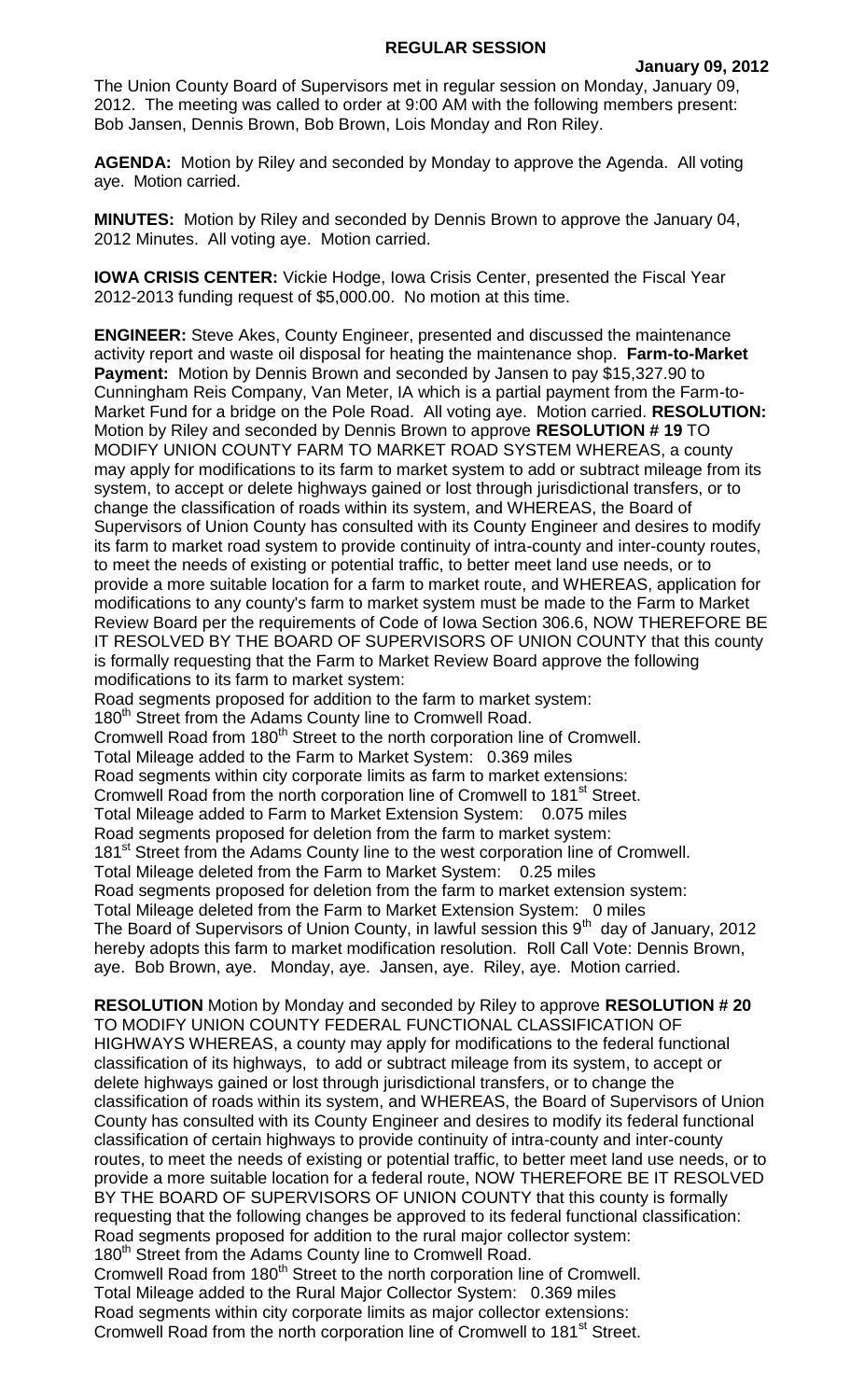Total Mileage added to Major Collector Extension System: 0.075 miles Road segments proposed for deletion from the rural major collector system: 181<sup>st</sup> Street from the Adams County line to the west corporation line of Cromwell. Total Mileage deleted from the Rural Major Collector System: 0.25 miles Road segments proposed for deletion from the major collector extension system: Total Mileage deleted from the Major Collector Extension System: 0 miles The Board of Supervisors of Union County, in lawful session this 9<sup>th</sup> day of January, 2012 hereby adopts this federal functional classification modification resolution. Roll Call Vote: Dennis Brown, aye. Monday, aye. Jansen, aye. Riley, aye. Bob Brown, aye. Motion carried. **Fuel Contract:** Loren Gerleman, Agriland FS Inc. via phone conference, and Akes discussed fuel prices for next year. No motion at this time.

**SHERIFF:** Rick Piel, County Sheriff, discussed the Fiscal Year 2012-2013 Budget. No motion at this time.

**RECORDER:** Paula White, County Recorder, discussed the Fiscal Year 2012-2013 Budget. No motion at this time.

**CONSERVATION:** Doug Jones, County Conservation, discussed the Fiscal Year 2012- 2013 Budget. No motion at this time.

## **Recess for Lunch at 12:14 PM Reconvened at 1:00 PM**

**MATURA:** Ron Ludwig, Tracy Mavis, and Marci LaMasters from MATURA, discussed the Fiscal Year 2012-2013 Budget. The MATURA request was for \$9,000.00 and the General Welfare Service Assistance request was for \$8,000.00. No motion at this time.

**ENGINEER:** Steve Akes, County Engineer, discussed the Fiscal Year 2012-2013 Budget. No motion at this time.

## **Dennis Brown left at 1:53 to attend another meeting.**

**CLAIMS:** Motion by Jansen and seconded by Monday to approve claims 113546-113582. All voting aye. Motion carried.

| 0001 GENERAL BASIC FUND               |          | <b>SIRF</b>                                    | 602.00     |
|---------------------------------------|----------|------------------------------------------------|------------|
| <b>ABEL</b>                           | 29.97    | <b>SWANSON</b>                                 | 107.00     |
| <b>ADAMS COUNTY SHERIFF</b>           | 165.00   | TAYLOR RIDGE ESTATES INC                       | 11,040.00  |
| <b>AFTON STAR ENTERPRISE</b>          | 530.81   | TREASURER STATE OF IOWA                        | 9,556.04   |
| AKIN BUILDING CENTER                  | 660.98   | <b>VOCATIONAL DEVELOPMENT</b><br><b>CENTER</b> | 266.00     |
| <b>ALLIANT ENERGY</b>                 | 2,554.53 | 0010 MH-DD SERVICES:                           | 116,998.85 |
| <b>ARAMARK</b>                        | 36.54    |                                                |            |
| <b>B M SALES</b>                      | 72.50    | 0011 RURAL SERVICES BASIC                      |            |
| <b>CARPENTER UNIFORM CO</b>           | 648.04   | <b>CENTRAL PLAINS ELECTRIC</b>                 | 6.50       |
| CENTRAL IOWA FURNITURE MART           | 174.00   | <b>CRESTON PUBLISHING CO</b>                   | 208.46     |
| <b>CENTURY LINK</b>                   | 7.32     | <b>HUSBAND</b>                                 | 72.15      |
| CHIEF CORPORATION                     | 24.99    | POKORNY BP & AUTOMOTIVE SERV                   | 32.07      |
| <b>CITY OF CRESTON</b>                | 375.00   | SERVICE TECHS INC                              | 209.09     |
| <b>CRESTON FARM &amp; HOME SUPPLY</b> | 71.01    | <b>UNION COUNTY ENGINEER</b>                   | 44.60      |
| <b>CRESTON PUBLISHING CO</b>          | 451.92   | 0011 RURAL SERVICES BASIC:                     | 572.87     |
| <b>CRESTON TIRE</b>                   | 452.24   |                                                |            |
| <b>CULLIGAN</b>                       | 11.00    | 0020 SECONDARY ROAD FUND                       |            |
| <b>ECHO GROUP INC</b>                 | 25.65    | <b>AFTON STAR ENTERPRISE</b>                   | 16.73      |
| <b>EVERGREEN CEMETERY</b>             | 205.00   | <b>AGRILAND FS INC</b>                         | 24,786.13  |
| <b>FARMERS ELECTRIC COOP</b>          | 2,041.16 | <b>ALLIANT ENERGY</b>                          | 2,306.34   |
| <b>GE CONSUMER FINANCE</b>            | 219.34   | ARAMARK                                        | 338.70     |
| <b>GREATER REGIONAL MEDICAL CTR</b>   | 195.00   | <b>BAUM HYDRAULICS CORP</b>                    | 1,863.56   |
| <b>HAGEN</b>                          | 62.61    | CALHOUN-BURNS & ASSOC INC                      | 511.10     |
| <b>HUFF</b>                           | 150.00   | <b>CRESTON FARM &amp; HOME SUPPLY I</b>        | 481.31     |
| <b>HUSBAND</b>                        | 4.44     | <b>CRESTON PUBLISHING CO</b>                   | 15.96      |
| <b>ISACA</b>                          | 225.00   | <b>CROSS-DILLON TIRE INC</b>                   | 813.70     |
| <b>JANSEN</b>                         | 67.71    | <b>ECHO GROUP INC</b>                          | 30.35      |
| KELLY TIRE & EXHAUST INC              | 476.32   | <b>FASTENAL COMPANY</b>                        | 157.68     |
| <b>KRANTZ PLUMBING &amp; HEATING</b>  | 1.59     | <b>FRANKS SERVICE</b>                          | 1,397.00   |
| LES NELSON INVESTMENTS                | 585.74   | <b>GREEN VALLEY PEST CONTROL</b>               | 98.00      |
| <b>LEXISNEXIS</b>                     | 283.44   | HR-ONE SOURCE                                  | 675.00     |
| <b>MAIL SERVICES LLC</b>              | 386.40   | IA DEPT TRANSPORTATION                         | 27.74      |
| <b>MASTER CARD/ISSB</b>               | 130.62   | <b>INNOVATIVE INDUSTRIES</b>                   | 245.00     |
| MASTERCARD/ISSB (IA ST SAV BAN        | 632.24   | <b>MC KENNA TRUCK CENTER</b>                   | 296.15     |